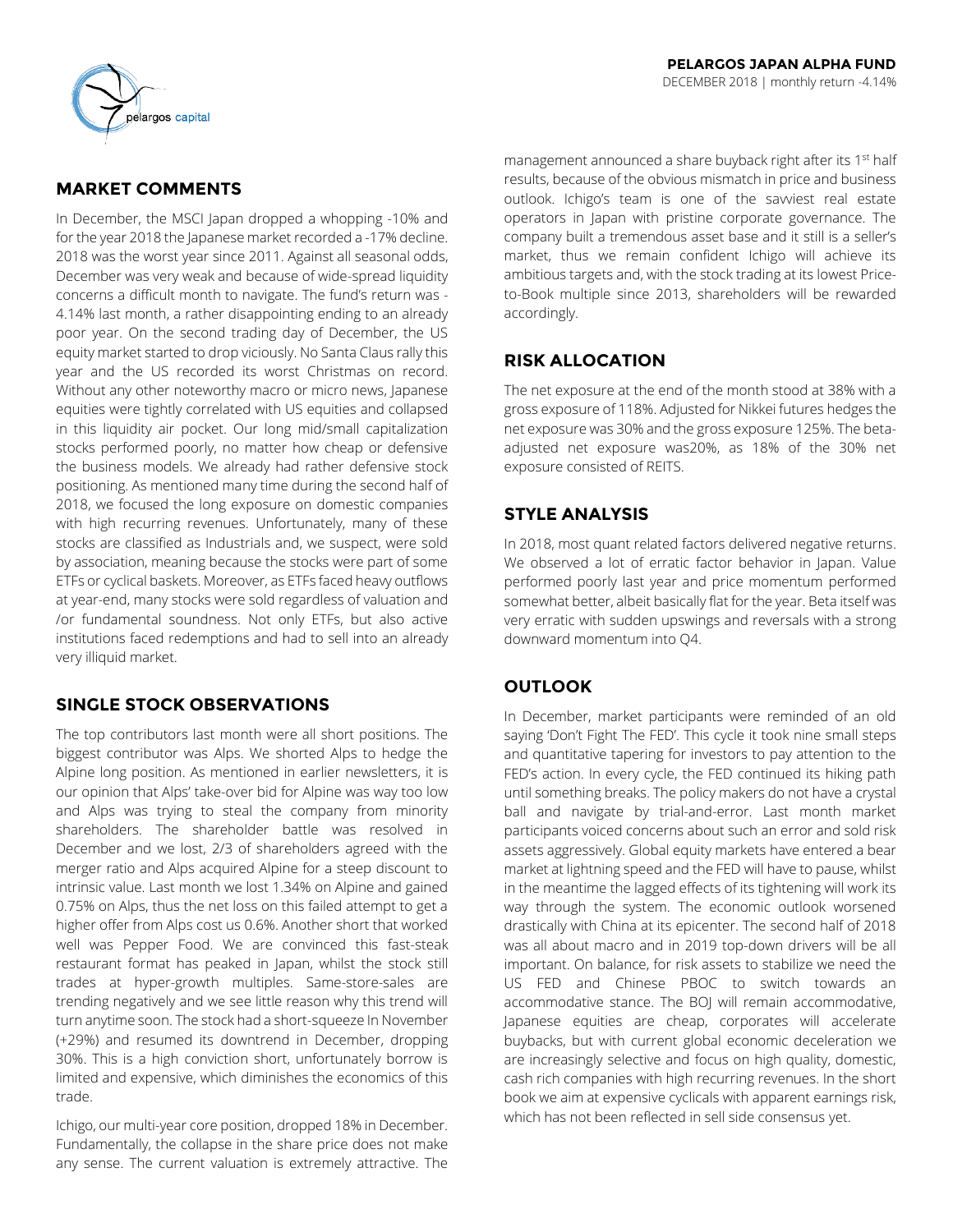

## **PELARGOS JAPAN ALPHA FUND**

DECEMBER 2018 | monthly return -4.14%

## **FUND CHARTS AND FACTS**



#### TOP 5 GROSS POSITIONS

| Ichigo Hotel REIT Investment C |
|--------------------------------|
| Toshiba Plant Sy               |
| Taihei Dengyo                  |
| Maeda Road Const               |
| Ichigo REIT                    |
|                                |

### TOP 5 MOVERS

| Alps Elec        | 0.75% |
|------------------|-------|
| Sharp Corp       | 0.53% |
| Pepper Food Serv | 0.50% |
| Shinoken Group   | O 29% |
| Shimamura Co     | 0.29% |

#### TOP 5 SHAKERS

| Toshiba Plant Sy | $-1.45%$ |
|------------------|----------|
| Alpine Elec      | $-1.34%$ |
| Taihei Dengyo    | $-0.62%$ |
| Ichigo Group     | $-0.53%$ |
| Ariake Japan     | $-0.50%$ |

#### **FUND FACTOR**

|                        | Long | Short |
|------------------------|------|-------|
| Price to Earnings (PE) | 14.3 | 19.1  |
| EV/EBITDA              | 11.4 | 13.9  |
| Price to Book (PB)     | 1.4  | 74    |
| Dividend Yield         | 2.7  | 2.1   |
| EV/IC                  | 1.2  | 2.5   |
| 1 month momentum       | -9.3 | -9.4  |
| 12-1 month momentum    | 4.0  | $-54$ |
|                        |      |       |

#### **FUND PERFORMANCE\***

| Month to date performance      | $-4.14%$  |
|--------------------------------|-----------|
| Year to date performance       | $-13.45%$ |
| Inception to date performance. | 38.99%    |
| *based on share class B EUR    |           |

#### **FUND FACTS\***

| Fund size in min EUR | <b>90.87</b> |
|----------------------|--------------|
| Fund size in mln USD | 10387        |
| Firm size in min EUR | 218.07       |
| Firm size in min USD | 749 78       |

## **RISK STATISTICS**

| Net Exposure                              | 38%     |
|-------------------------------------------|---------|
| Gross Exposure                            | 118%    |
| Volatility (ex-ante; 3 months daily data) | 5.5%    |
| Beta (ex-ante)                            | 0.29    |
| Sharpe Ratio                              | 0.46    |
| Sortino Ratio                             | 0.82    |
| Sterling Ratio                            | 0.38    |
| Max Drawdown (monthly)                    | $-8.4%$ |
| Annualized Return                         | 3.2%    |

#### SECTOR EXPOSURES (IN PERCENT) bo.

|                            | auo'     | short | 흋              | Gross          |
|----------------------------|----------|-------|----------------|----------------|
|                            |          |       |                |                |
| Consumer Discretionary     |          | $-8$  | $-7$           | 10             |
| Consumer Staples           | 4        | $-7$  | -3             | 11             |
| Energy                     | $\Omega$ | O     | $\overline{0}$ | 0              |
| Financials                 | 3        | -3    | O              | 6              |
| <b>Health Care</b>         | 1        | $-1$  | $\Omega$       | $\overline{z}$ |
| Industrials                | 32       | -9    | 23             | 41             |
| Information Technology     | 7        | $-2$  | 5              | 8              |
| Materials                  | 4        | $-7$  | 3              | 6              |
| Real Estate                | 21       | $-7$  | 14             | 29             |
| Telecommunication Services |          |       |                |                |

## **GENERAL STATISTICS**

| % Return long book    | $-11.02%$ |
|-----------------------|-----------|
| % Return short book   | $-10.44%$ |
| # Long stocks         | 50        |
| # Short stocks        | 22        |
| % Long stocks 1       | 12%       |
| % Short stocks [      | 73%       |
| # Up days / Down days | 6/13      |
| Turnover as % NAV     | 62%       |
|                       |           |
| 200%                  | 80%       |





|                           | Year | lan      | Feb      | Mar      | Apr      | May      | Jun        | lul      | Aug      | Sep      | Oct      | Nov      | <b>Dec</b> | <b>YTD</b> | <b>ITD</b> |
|---------------------------|------|----------|----------|----------|----------|----------|------------|----------|----------|----------|----------|----------|------------|------------|------------|
| 틦<br>PERFORMANCE: CLASS B | 2018 | $-0.26%$ | $-1.77%$ | $-1.03%$ | $-0.63%$ | $-0.06%$ | $-0.36%$   | $-0.87%$ | $-1.66%$ | 0.36%    | $-3.69%$ | $-0.13%$ | $-4.14%$   | $-13.45%$  | 38.99%     |
|                           | 2017 | 0.56%    | $-0.92%$ | $-1.63%$ | $-0.57%$ | 0.23%    | 32%        | 1.18%    | 0.46%    | 0.99%    | 1.25%    | 0.20%    | 0.14%      | 3.22%      | 60.59%     |
|                           | 2016 | 1.27%    | 0.92%    | 1.18%    | $-0.16%$ | $-1.08%$ | $-4.33%$   | 2.12%    | $-1.05%$ | $-0.29%$ | 2.38%    | 0.88%    | 0.39%      | 2.07%      | 55.58%     |
|                           | 2015 | $-1.24%$ | 4.89%    | $-0.27%$ | 3.25%    | 2.57%    | .67%<br>-1 | $-2.94%$ | $-3.01%$ | 2.46%    | .88%     | 2.06%    | $-1.42%$   | 6.36%      | 52.42%     |
|                           | 2014 | $-3.16%$ | $-0.60%$ | $-0.56%$ | $-0.99%$ | $-2.24%$ | 1.44%      | 0.23%    | $-0.60%$ | 2.06%    | $-1.89%$ | $-1.24%$ | 0.96%      | $-6.52%$   | 43.31%     |
|                           | 2013 | 5.35%    | $-0.58%$ | 6.98%    | 6.48%    | $-1.07%$ | $-0.78%$   | 0.31%    | $-0.92%$ | 1.18%    | $-0.80%$ | 1.46%    | 1.73%      | 20.57%     | 53.31%     |
|                           | 2012 | $-1.38%$ | 3.81%    | 1.35%    | $-1.21%$ | $-3.83%$ | 1.76%      | 0.84%    | 0.93%    | 1.32%    | 0.58%    | 2.50%    | 4.06%      | 10.95%     | 27.15%     |
|                           | 2011 | 0.93%    | $-0.03%$ | $-1.55%$ | 0.14%    | $-0.14%$ | 0.42%      | 0.03%    | $-3.63%$ | 0.69%    | $-0.38%$ | $-2.60%$ | 1.68%      | $-4.48%$   | 14.60%     |
|                           | 2010 | 0.73%    | $-0.23%$ | 3.52%    | 3.39%    | $-2.83%$ | $-1.31%$   | 1.23%    | $-0.37%$ | 0.91%    | 1.13%    | 1.40%    | 1.89%      | 9.67%      | 19.97%     |
| FUND                      | 2009 | 2.07%    | 1.67%    | $-0.73%$ | $-0.67%$ | 134%     | 1.13%      | $-1.93%$ | 2.24%    | $-1.68%$ | $-0.39%$ | $-2.99%$ | 2.84%      | 2.75%      | 9.39%      |
|                           | 2008 |          |          |          |          |          |            | 0.96%    | $-1.35%$ | 1.40%    | 3.44%    | 0.52%    | 1.39%      | 6.46%      | 6.46%      |